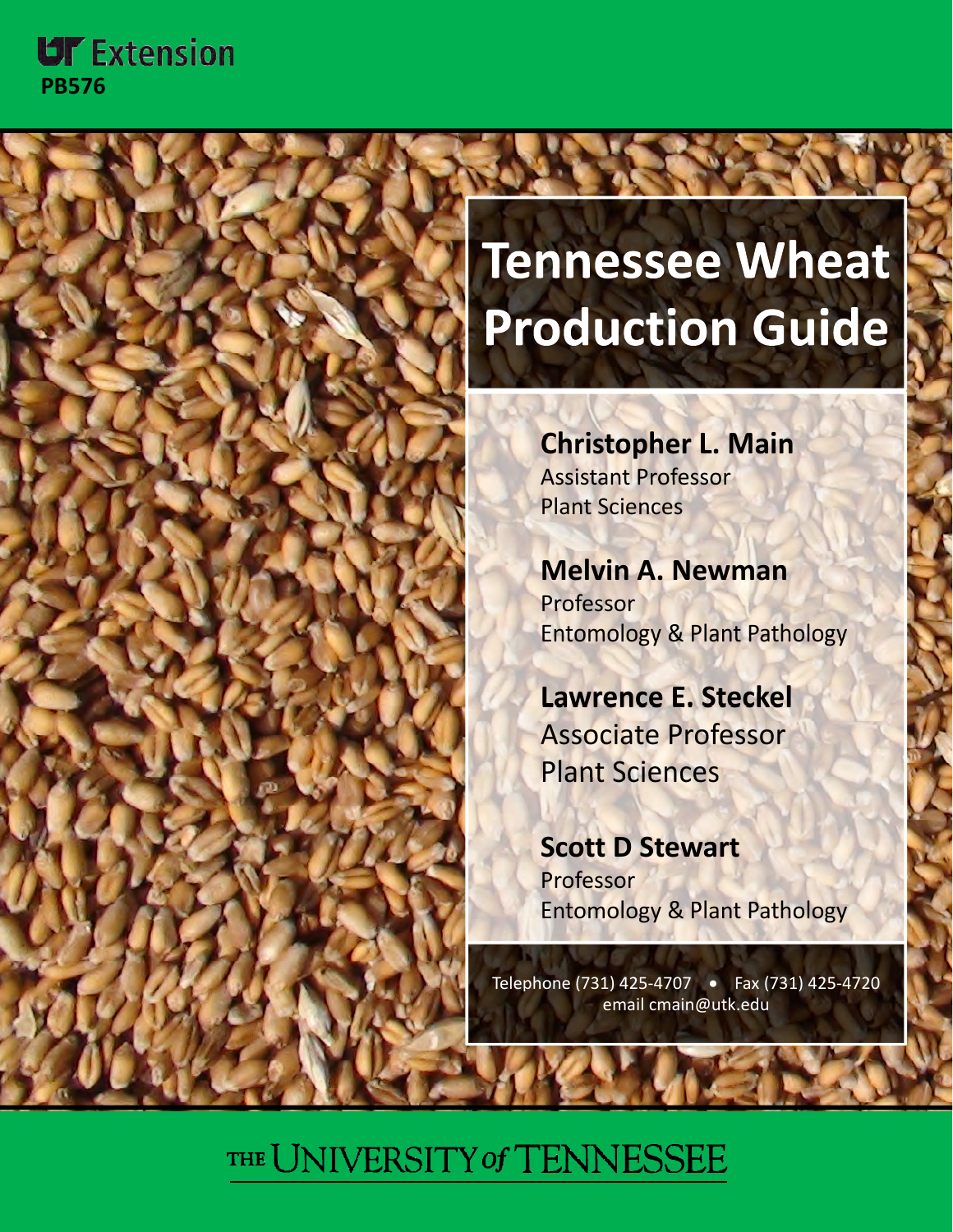# **Wheat Production in Tennessee**

**Christopher L. Main**

Assistant Professor Plant Sciences

**Melvin A. Newman** Professor Entomology & Plant Pathology

**Scott D. Stewart** Professor Entomology & Plant Pathology

> **Lawrence E. Steckel** Associate Professor Plant Sciences

#### **Precautionary Statement**

This publication contains pesticide recommendations that are subject to change at any time. The recommendations in this publication are provided only as a guide. It is always the pesticide applicator's responsibility, by law, to read and follow all current label directions for the specific pesticide being used. The label always takes precedence over the recommendations found in this publication.

Use of trade or brand names in this publication is for clarity and information; it does not imply approval of the product to the exclusion of others that may be of similar, suitable composition, nor does it guarantee or warrant the standard of the product. The author(s), the University of Tennessee Institute of Agriculture and University of Tennessee Extension assume no liability resulting from the use of these recommendations.

Programs in agriculture and natural resources, 4‐H youth development, family and consumer sciences, and resource development. University of Tennessee Institute of Agriculture, U.S. Department of Agriculture and county governments cooperating. UT Extension provides equal opportunities in programs and employment.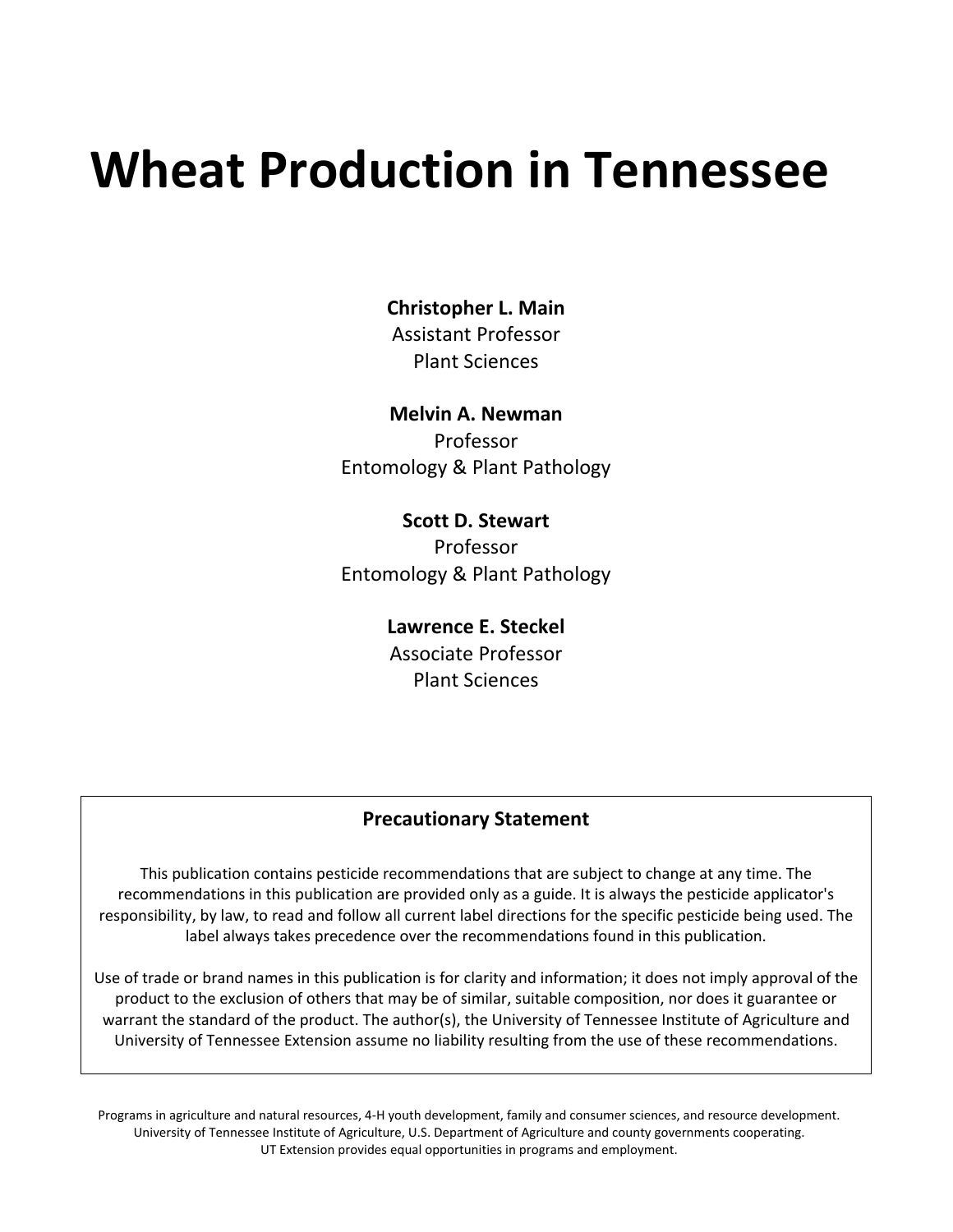### **CONTENTS**

### **LIST OF TABLES**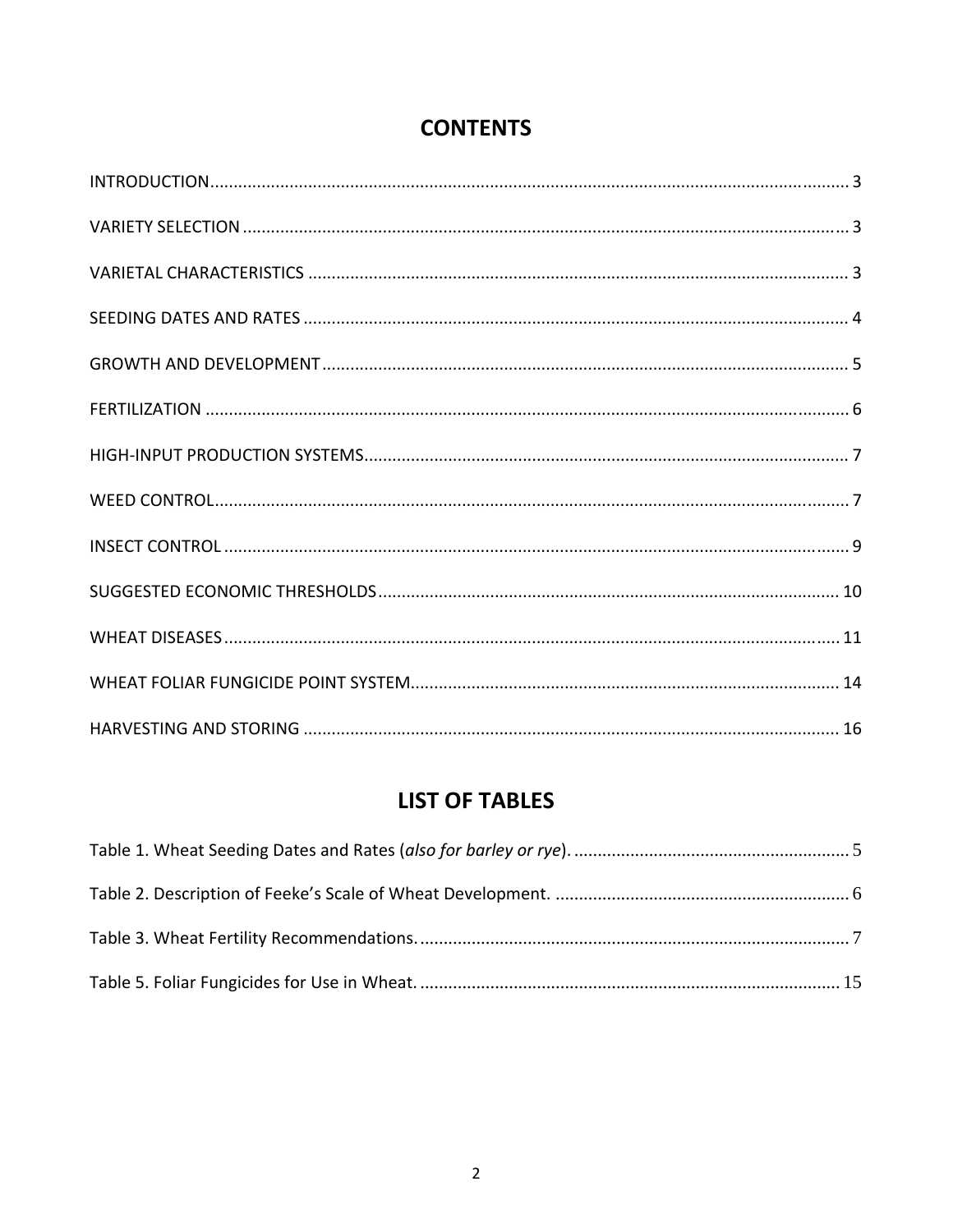#### **INTRODUCTION**

Tennessee's climate is well‐suited for the production of high‐quality, low‐protein, soft red winter wheat. This wheat is in demand by the flour milling industry and well-established local markets are adequate. Tennessee-produced soft wheat is used primarily for milling general-purpose or family flours, pastry flours and cake flours. Very little of Tennessee's wheat is used for livestock feed, except as by‐products of the milling industry.

Winter wheat is a cool-season crop and can be grown successfully in all counties of the state. Soft red winter wheat varieties commonly grown in Tennessee have adequate winter-hardiness to survive the lowest winter temperatures that normally occur.

When winter temperatures are extremely low, well‐rooted wheat plants may die back to the ground, but then resume growth in the spring. Wheat sown in the late fall has a shallow root system and is more susceptible to frost heaving and winter killing than wheat sown earlier. Freeze damage to winter wheat is more serious from late freezes in the spring when the head has just emerged from the boot. All varieties are susceptible to freeze injury in the milk and soft dough stages in the spring.

The optimum moisture requirement for favorable wheat production is somewhat less than the normal rainfall in Tennessee. Wheat is tolerant of high moisture under the cool fall and spring growing seasons of Tennessee. High moisture, in combination with high temperatures, may cause the spread of diseases and reduce yield.

Wheat is best adapted to well-drained, medium-to-heavy-textured soils of high natural fertility. The highest yields are generally produced on silt and clay loams, but wheat is also grown successfully on clay soils and fine sandy loams. University of Tennessee research shows that wheat grown on soils with poor internal drainage can be productive, providing they have adequate surface drainage to prevent ponding of water.

#### **VARIETY SELECTION**

It is wise to select a variety that has been tested and evaluated under Tennessee conditions. Consider the characteristics of each variety, then select the variety or varieties that best suit the conditions on your farm. Varieties tested in Tennessee and the varietal characteristics at all research locations can be found in the University of Tennessee Agricultural Experiment Station Research Report, "Performance of Wheat, and Barley Varieties," by Allen, et al. at http://varietytrials.tennessee.edu and utcrops.com.

#### **VARIETAL CHARACTERISTICS**

**Maturity:** Maturity can be defined in different ways. Depending on the growing season, a medium‐ maturity variety might be ready to harvest within two to three days of an early-maturity variety planted on the same date. An important consideration is that early varieties will joint and head earlier. Therefore, they are more susceptible to stem and head freeze in March and head freeze in April if planted too early in the fall.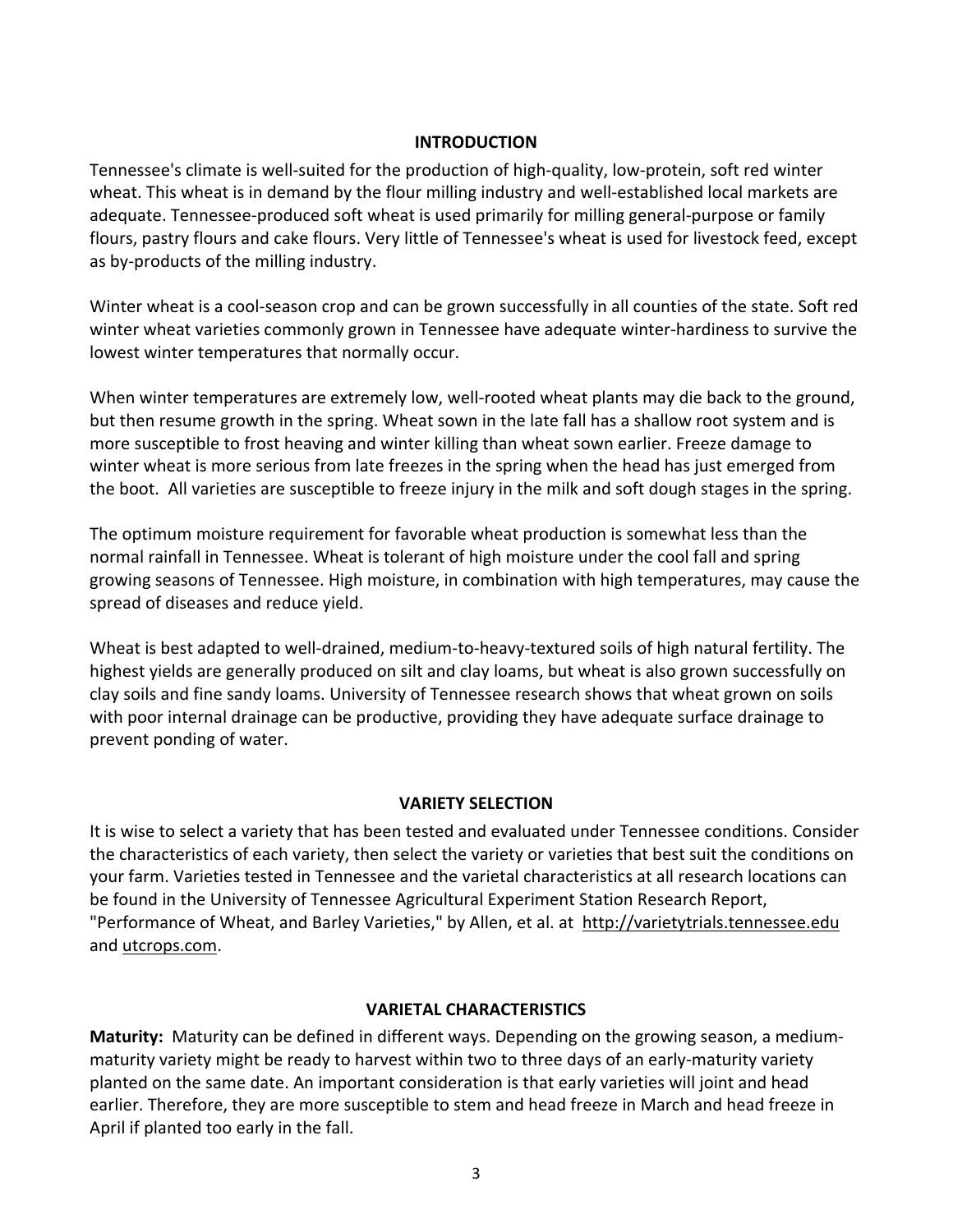**Seeding:** Unless only a small acreage is involved, it is always a good idea to plant more than one variety to spread risk. Plant two to three of the top varieties for your area, depending on your acreage. Variations in pest severity and weather conditions will favor one variety over another in any given year. When trying a new variety for the first time, you should usually plant the majority of your acreage in a proven performer.

**Certified Seed:** Use of certified seed provides a level of insurance against poor germination and introduction of weed seeds.

**Seedbed Preparation:** Wheat requires a firm seedbed with enough loose soil to cover the seed to a depth of 1 to 1.5 inches. Disking to a depth of 2 to 4 inches is usually all that is necessary in preparing a seedbed for wheat where it follows corn, soybeans, grain sorghum or other row crops. When it is necessary to plow, the land should be plowed far enough in advance of seeding to allow for development of a firm seedbed with conventional practices. Where erosion is a problem with conventional seedbed preparation, wheat can be planted no‐till with excellent results. A preplant burndown herbicide should **always** be applied prior to planting when weeds are present.

#### **SEEDING DATES AND RATES**

**Dates:** For best winter survival and top grain yield, plant wheat from October 15 to November 10. **Do not plant wheat until after the fly‐free date of October 15**. Wheat should be planted early enough for young plants to become well-rooted and develop 3 to 4 inches of top growth before going into the winter (December 21 $^{st}$ ). Research indicates that planting during the latter half of the recommended planting period or planting treated seed (systemic insecticide) reduces the incidence of barley yellow dwarf by avoiding or controlling aphids that transmit the virus to wheat. In most Tennessee fields, an insecticide seed treatment will at least pay for itself by controlling early‐season aphid populations.

**Rates:** Wheat seeding rates vary from 1.5 to 2.0 bushels per acre depending upon the condition of the seedbed, time of seeding, quality of seed and method of seeding. A seeding rate of 2 bushels per acre should generally be used. Increase the rate to 2.0 to 3.0 bushels per acre (1) if seed are broadcast, or (2) when seeding is delayed until November  $1<sup>st</sup>$ . Ideally, you want to end up with 1.3 to 1.5 million plants per acre. This seeding rate can be calculated by dividing the desired population by the percent germination printed on the bag to obtain how many seed need to be sown. Then divide by the number of seeds per pound to get the number of pounds of seed needed per acre; then divide the number of pounds per acre by 60 pounds (number of pounds of wheat seed per bushel) to get the number of bushels per acre needed.

**Example:** Desired population **1,300,000** (1.3 million) plants per acre. Seed germination percentage = **85 percent** Number of seed per pound = **12,000** Number of pounds per bushel = **60** 1,300,000 ÷ 0.85 ÷ 12,000 = **127 lbs seed per acre** 127 lbs seed per acre ÷ 60 lbs per bushel = **2.12 bushel per acre**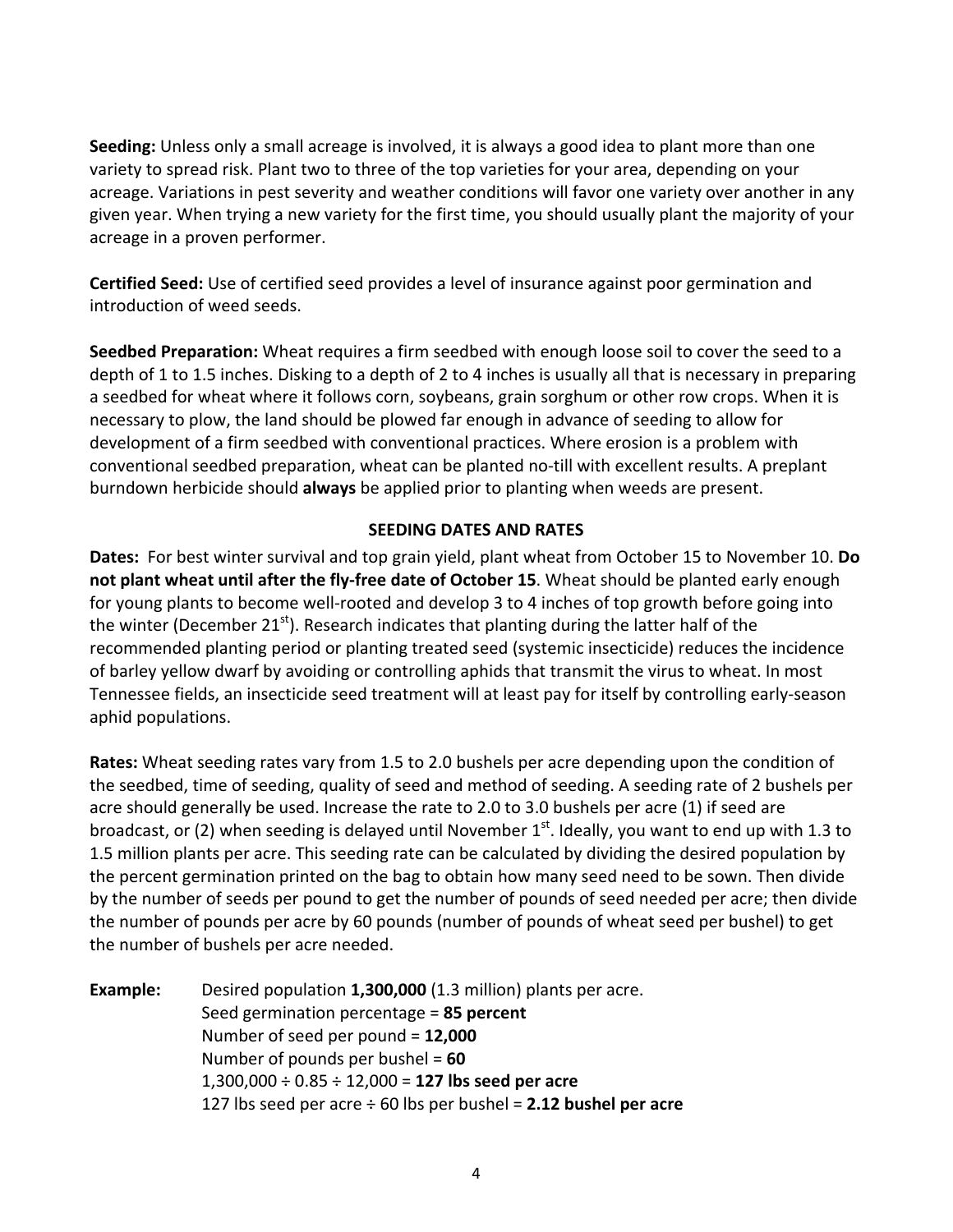| $Use*$                         | <b>Seeding Rate</b> | <b>Seeding Date/Method</b>                  |
|--------------------------------|---------------------|---------------------------------------------|
| For grain or spring<br>grazing | $1.5 - 2.5$ bu.     | October 15-November 10<br>no-till drilled   |
|                                | $1.5 - 2.5$ bu.     | October 15-November 10<br>conventional      |
|                                | $2-3$ bu.           | October 15-November 10                      |
|                                |                     | Over-seeded, no-tillage                     |
| For winter cover               | $1 - 1.5$ bu.       | September 15-November 10<br>no-till drilled |
|                                | $1 - 1.5$ bu.       | September 15-November 10                    |
|                                |                     | Over-seeded, no-tillage                     |
|                                |                     | September 15-October 20                     |
|                                | $1 - 1.5$ bu.       | Conventional                                |
| For cover, wildlife            | $2-3$ bu.           | August 15-October 1                         |
| enhancement or fall grazing    |                     | Over-seeded                                 |
|                                |                     |                                             |

**Table 1. Wheat Seeding Dates and Rates (***also for barley or rye***).**

*\*Use higher seeding rate if seeding under adverse conditions. Increase seeding rate by 50 percent if using bin‐run seed.*

**Method and Depth:** Sowing wheat with a drill instead of broadcasting insures a more uniform depth of covering, higher germination, less winter injury and generally higher yields. Drill or cover wheat to a depth of 1 to 1.5 inches when adequate moisture is available. When soil is dry, a slightly greater depth is advisable, but should not exceed 2 inches.

**Broadcast Seeding:** The two most important aspects to consider when broadcast‐seeding wheat are to insure that adequate seeding rates are used and that good seed‐to‐soil contact is established. To accomplish these goals, 2 to 3 bushel of seed should be broadcast uniformly and incorporated by a shallow pass with a "do‐all" or similar equipment. Seed that are broadcast and left lying on the soil surface are subject to animal predation, poor germination and frost heaving. All will lead to a loss of stand.

#### **GROWTH AND DEVELOPMENT**

Successful wheat management requires understanding of how the wheat plant grows and develops. You should make management decisions and apply inputs, such as nitrogen, fungicides, herbicides and insecticides, at the proper stages of growth, not according to calendar dates. Wheat (like any other crop) responds best to inputs at certain stages of development. You can maximize potential effectiveness of an input and optimize production and profit by knowing wheat growth stages and observing plant development. The most popular system of identifying wheat growth stages is the Feekes scale (Table 2). The Feekes scale goes from 1.0 (just after emergence) to 11.4 (ripe for harvest).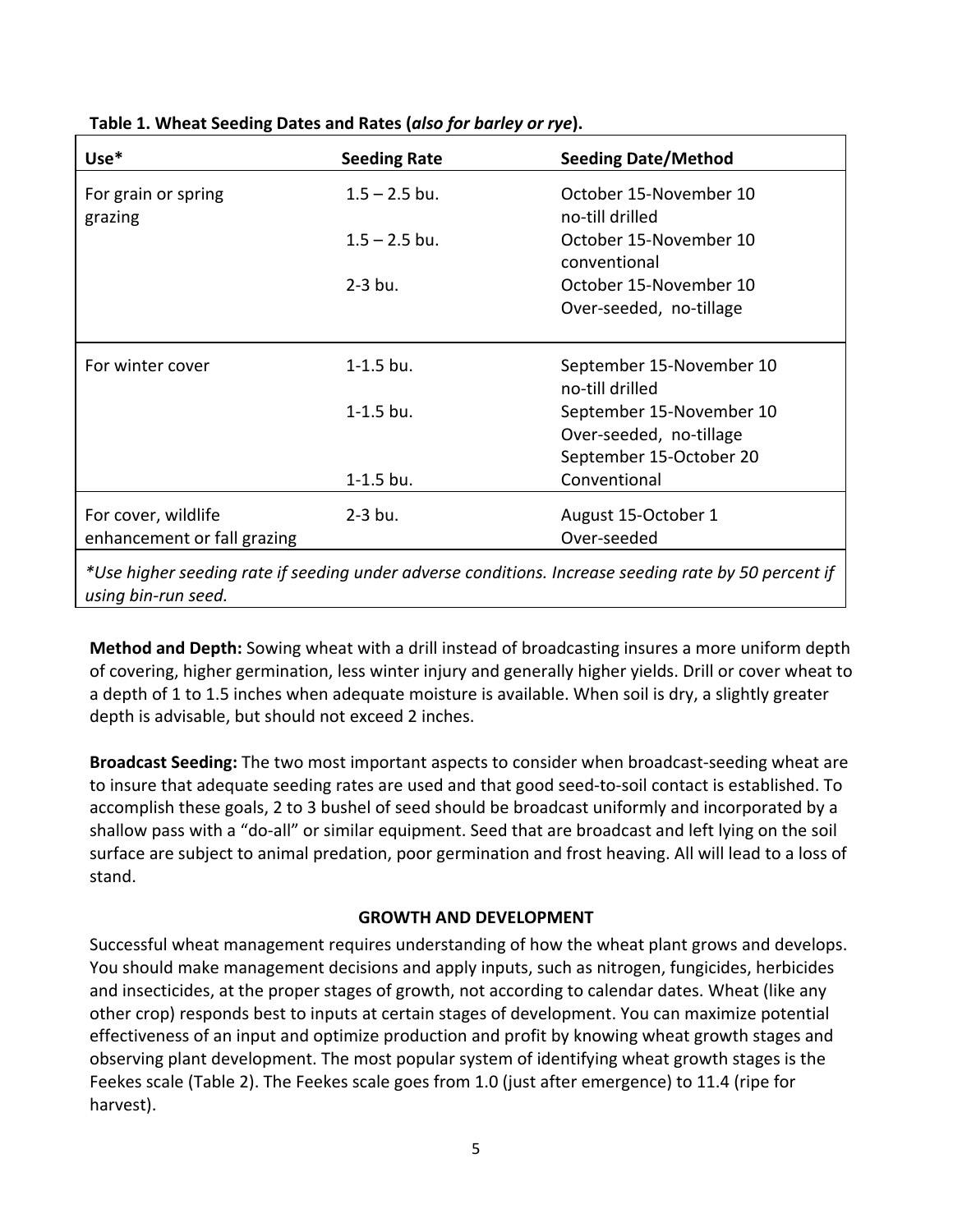|                  | Feeke's                 |                                                                               |  |  |  |  |
|------------------|-------------------------|-------------------------------------------------------------------------------|--|--|--|--|
| <b>Stage</b>     | <b>Scale</b>            | <b>Description</b>                                                            |  |  |  |  |
| <b>Tillering</b> | 1                       | One shoot (number of leaves can be added), first leaf through coleoptile.     |  |  |  |  |
|                  | $\overline{2}$          | Beginning of tillering; main shoot and one tiller.                            |  |  |  |  |
|                  | $\overline{\mathbf{3}}$ | Tillers formed; leaves often twisted spirally. Main shoot and six tillers. In |  |  |  |  |
|                  |                         | some varieties of winter wheat, plant may be "creeping," or prostrate.        |  |  |  |  |
|                  | 4                       | Beginning of the erection of the pseudo-stem; leaf sheaths beginning to       |  |  |  |  |
|                  |                         | lengthen.                                                                     |  |  |  |  |
|                  | 5                       | Pseudo-stem (formed by sheaths of leaves) strongly erected.                   |  |  |  |  |
| <b>Stem</b>      | 6                       | First node of stem visible at base of shoot.                                  |  |  |  |  |
| <b>Extension</b> | $\overline{7}$          | Second node of stem formed; next-to-last leaf just visible.                   |  |  |  |  |
|                  | 8                       | Flag leaf (last leaf) visible gut still rolled up; ear beginning to swell.    |  |  |  |  |
|                  | $\boldsymbol{9}$        | Ligule of flag leaf just visible.                                             |  |  |  |  |
|                  | 10                      | Sheath of flag leaf completely grown out; ear swollen but not yet visible.    |  |  |  |  |
| <b>Heading</b>   | 10.1                    | First spikelet of head just visible.                                          |  |  |  |  |
|                  | 10.2                    | One-quarter of heading process completed.                                     |  |  |  |  |
|                  | 10.3                    | Half of heading process completed.                                            |  |  |  |  |
|                  | 10.4                    | Three-quarters of heading process completed.                                  |  |  |  |  |
|                  | 10.5                    | All heads out of sheath.                                                      |  |  |  |  |
| <b>Flowering</b> | 10.51                   | Beginning of flowering.                                                       |  |  |  |  |
|                  | 10.52                   | Flowering complete to top of head.                                            |  |  |  |  |
|                  | 10.53                   | Flowering completed a base of head.                                           |  |  |  |  |
|                  | 10.54                   | Flowering completed; kernel watery ripe.                                      |  |  |  |  |
| <b>Ripening</b>  | 11.1                    | Milky ripe.                                                                   |  |  |  |  |
|                  | 11.2                    | Mealy ripe; contents of kernel soft but dry. Soft dough.                      |  |  |  |  |
|                  | 11.3                    | Kernel hard (difficult to divide with thumbnail).                             |  |  |  |  |
|                  | 11.4                    | Ripe for cutting. Straw dead.                                                 |  |  |  |  |

#### **Table 2. Description of Feeke's Scale of Wheat Development.**

#### **FERTILIZATION**

Apply lime and fertilizer based on soil test recommendations. If lime is needed, it should be applied before seeding. All the phosphate and potash can be applied immediately before or at planting (Table 3). **When double‐cropping wheat with grain sorghum or soybeans, the fertilizer should be applied to the soil with the total amount of phosphate and potash needed for both crops prior to planting wheat.** Apply 15 to 30 pounds of nitrogen at seeding time to stimulate vigorous plant growth. Apply 30 to 60 pounds of nitrogen as a top-dressing February 15-March 30. Use the earlier date if the wheat stand is thin to encourage more tillering. **All the nitrogen should be applied before wheat begins to joint**. Research has shown no difference in source of nitrogen (ammonium nitrate, urea or liquid nitrogen) when applied according to recommendations. Total **economical** nitrogen needs for a wheat crop grown in Tennessee should be between 45 to 90 lbs. per acre.

Consider split‐applying the top‐dress nitrogen application when wheat is planted after November 15 or when there is an average of less than four tillers per plant in early January.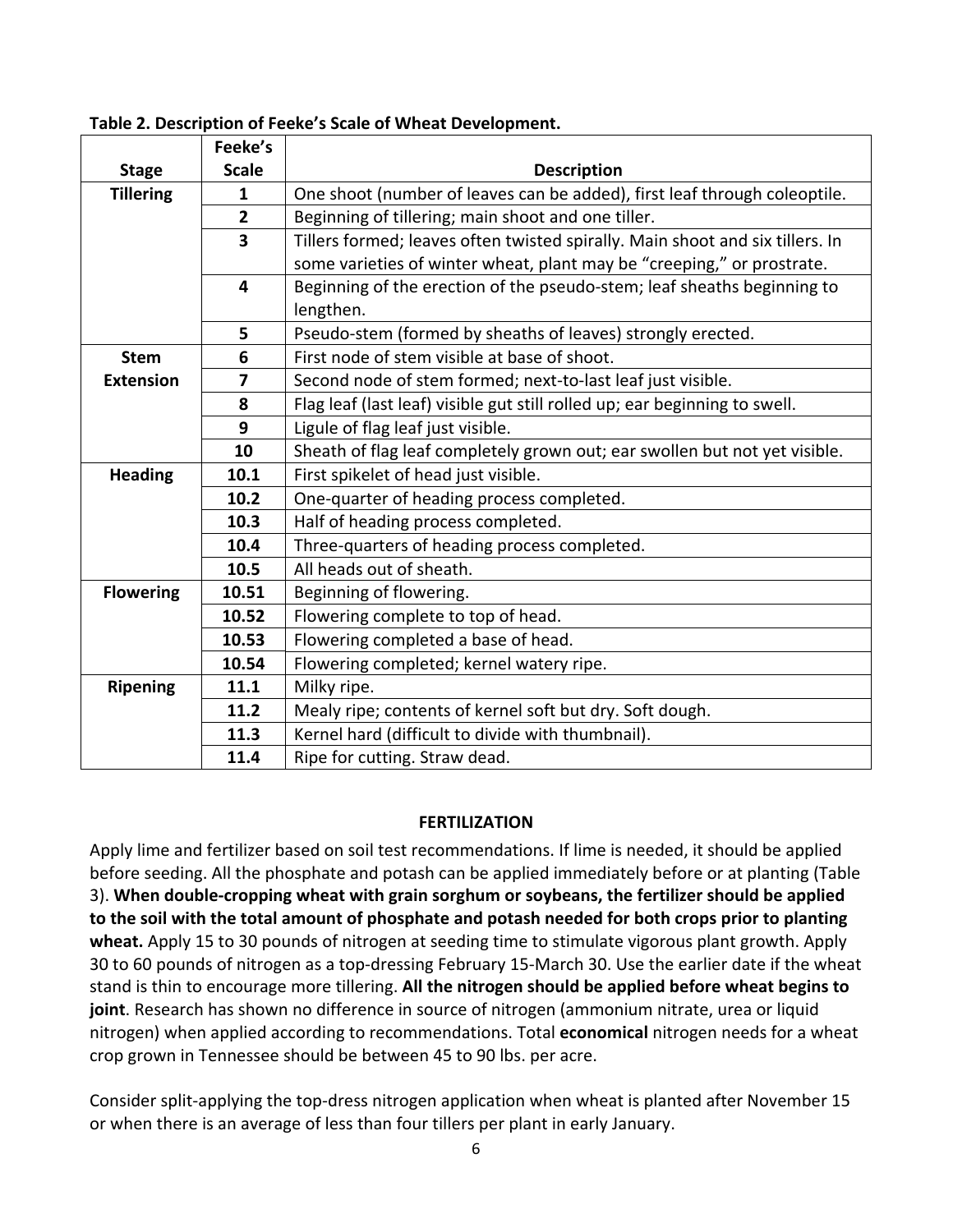| Soil test level                                         | <b>Wheat alone</b> |                     | Wheat with double-crop beans |                     |  |
|---------------------------------------------------------|--------------------|---------------------|------------------------------|---------------------|--|
|                                                         | $P(P_2O_5)$        | K(K <sub>2</sub> O) | $P(P_2O_5)$                  | K(K <sub>2</sub> O) |  |
| Low                                                     | 80                 | 40                  | 90                           | 120                 |  |
| Medium                                                  | 40                 | 20                  | 60                           | 60                  |  |
| High                                                    |                    |                     |                              |                     |  |
| Very High                                               |                    |                     |                              |                     |  |
| *Nitrogen should be applied from 45 to 90 lbs per acre. |                    |                     |                              |                     |  |

#### **Table 3. Wheat Fertility Recommendations.**

#### **HIGH‐INPUT PRODUCTION SYSTEMS**

Some wheat production systems look to maximize yield potential by utilizing crop protection chemical and fertilizer inputs at increased rates when compared to UT Extension recommendations. UT Extension recommendations attempt to maximize economic returns for wheat producers by only applying inputs that have been proven to provide economic returns over multiple years of research. UT Extension recommendations are based on using sustainable practices including proper scouting with Integrated Pest Management (IPM) programs, soil testing and reasonable yield goals. UT Extension discourages the use of any management system that requires inputs based on calendar dates without appropriate scouting or testing procedures.

While high-input systems are attractive when high yields are realized, producers need to evaluate how much monetary risk they are willing to take in their management budget. The most important decision you make with either a high‐input or traditional production system is to stick to your original plan. Using a traditional system and attempting to increase nitrogen fertility will usually result in lodging. Likewise, starting with a high‐input system and deciding late in the season to abandon your plan will result in losing the previously applied inputs. Choose a system that fits your production needs and manage the crop accordingly.

#### **WEED CONTROL**

Weed control in wheat should be successfully accomplished before the onset of winter (December  $21<sup>st</sup>$ ) to maximize yield potential and prevent less than acceptable control when temperatures are cold, or when weeds become too large.

Wild garlic (commonly called wild onion), annual ryegrass, cheat and henbit are major weed problems in Tennessee wheat fields. Wild garlic infestations may cause considerable dockage at harvest. Annual ryegrass and cheat compete with wheat for light, nutrients and water and will reduce wheat yield. Weeds that infest wheat may delay harvest in the spring. Thus, an effective weed management program should be used for producing optimum wheat yields.

Good production practices aid in the control of weeds. Using weed-free seed, proper seeding rate, proper seedbed preparation and controlling weeds in the previous rotational crop will assist in effective weed control. Where herbicides are used, timeliness of application is critical to success.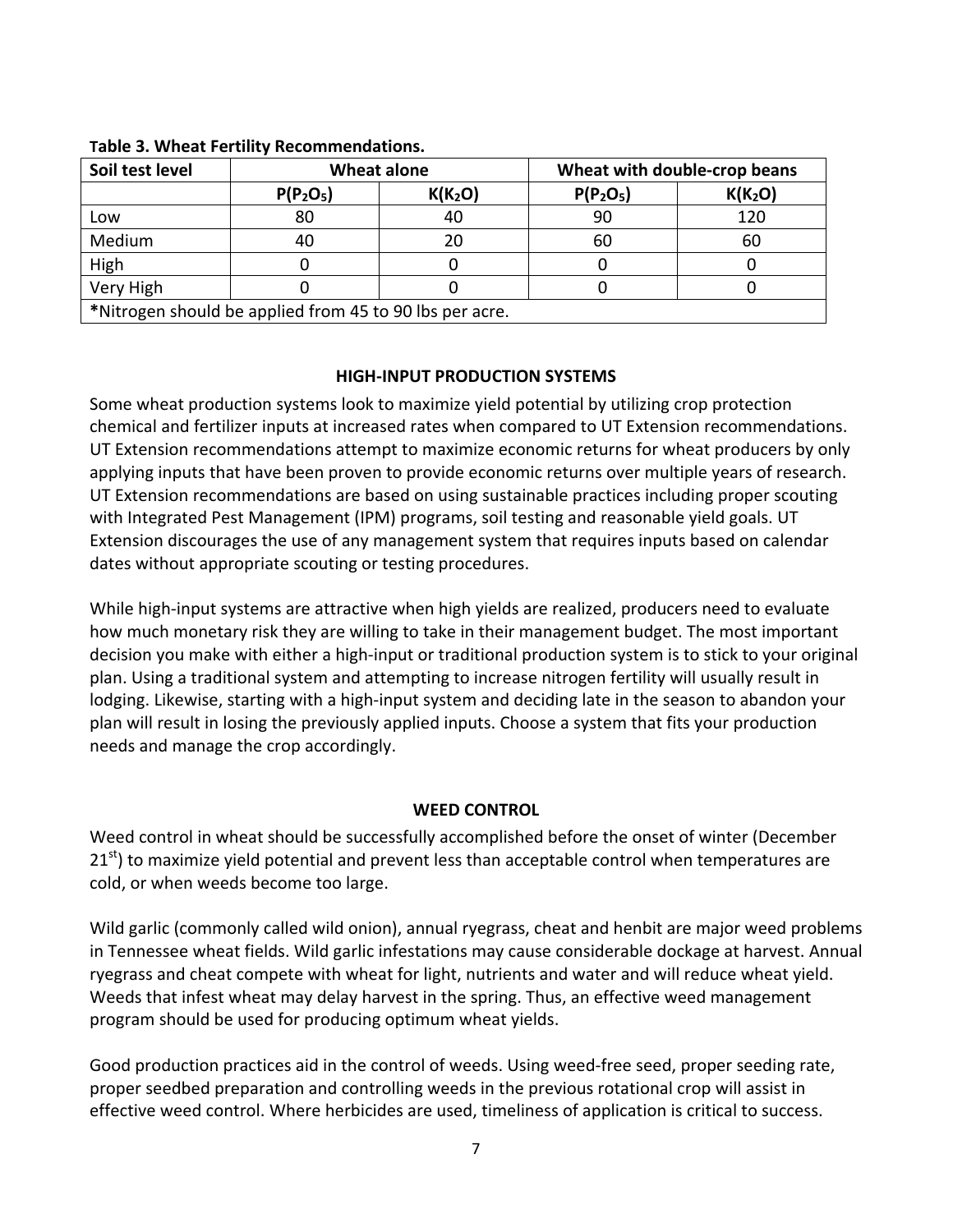Always read and follow label directions. Adhere to wheat growth‐stage recommendations when applying herbicides.

**Cheat:** can become a serious weed problem in many wheat fields. In fields with heavy cheat pressure, Sencor 75DF can be used. Use of Sencor may result in injury to some wheat varieties. The degree of injury is related to variety, growth stage at application and health of the wheat plants. UT research has found that most popular wheat varieties are tolerant to Sencor**.** A management program for cheat should include the following:

- 1. Start with a weed‐free seedbed either by using a burndown herbicide or tillage
- 2. Crop tolerance is dependent upon a good root system and a healthy wheat plant prior to and at time of application.
- 3. Apply 0.33 lb. to 0.67 lb. of Sencor 75DF per acre, depending on soil type, after wheat plants have developed 3 to 4 tillers and at least 4 secondary roots, 2 inches long.
- 4. Do not apply Sencor to wheat that has begun to joint.

**Ryegrass** is a problem for many wheat producers. Ryegrass will reduce yields and cause delays at harvest. Hoelon 3EC (u)\* was the standard for preemergence or postemergence control of annual ryegrass in fall‐planted wheat. Most populations of ryegrass in Tennessee are not resistant to Hoelon. However, broader‐spectrum grass weed control can be expected by using Axial or Osprey herbicides for control of annual ryegrass. Only one application of Hoelon should be made per season. Apply in at least 10 gallons of water per acre by ground or 5 gallons of water per acre by air. Postemergence application should be made prior to wheat jointing.

**Wild Garlic** (commonly called wild onion) is a major weed problem in Tennessee wheat fields. To obtain the best control of wild garlic and the least amount of injury to the wheat crop, the following procedure should be followed:

- 1. Apply 0.45 to 0.90 ounces Harmony Extra Total Sol per acre.
- 2. Apply at least 15 gallons spray volume per acre to ensure coverage. **Note: thorough coverage is essential for control.**
- 3. Add nonionic surfactant (80 percent active or greater) at a rate of 1 quart per 100 gallons of water. Liquid nitrogen fertilizer may be used as a spray carrier for Harmony Extra Total Sol. Surfactant must be included (1 to 2 pints per 100 gallons of spray solution). Wheat plants may exhibit temporary yellowing or stunting when sprayed with the liquid nitrogen.
- 4. Apply when wild garlic plants are less than 12 inches tall, with 2 to 4 inches of new growth. New growth is essential for control. The new growth on garlic can be observed at the base of the garlic plant.
- 5. Apply when daytime temperatures of at least 60 F are expected for three or more days. Adequate soil moisture before, during and immediately after application will improve control.

Harvest wheat early, prior to excessive lodging, to remove as few aerial bulblets with the combine as possible.

**Vetch** problems in Tennessee wheat fields continue to increase each year. Harmony Extra Total Sol will give fair to good control of vetch. However, vetch is usually too big for good control with Harmony Extra Total Sol if treatment is delayed until most growers are treating for wild garlic. For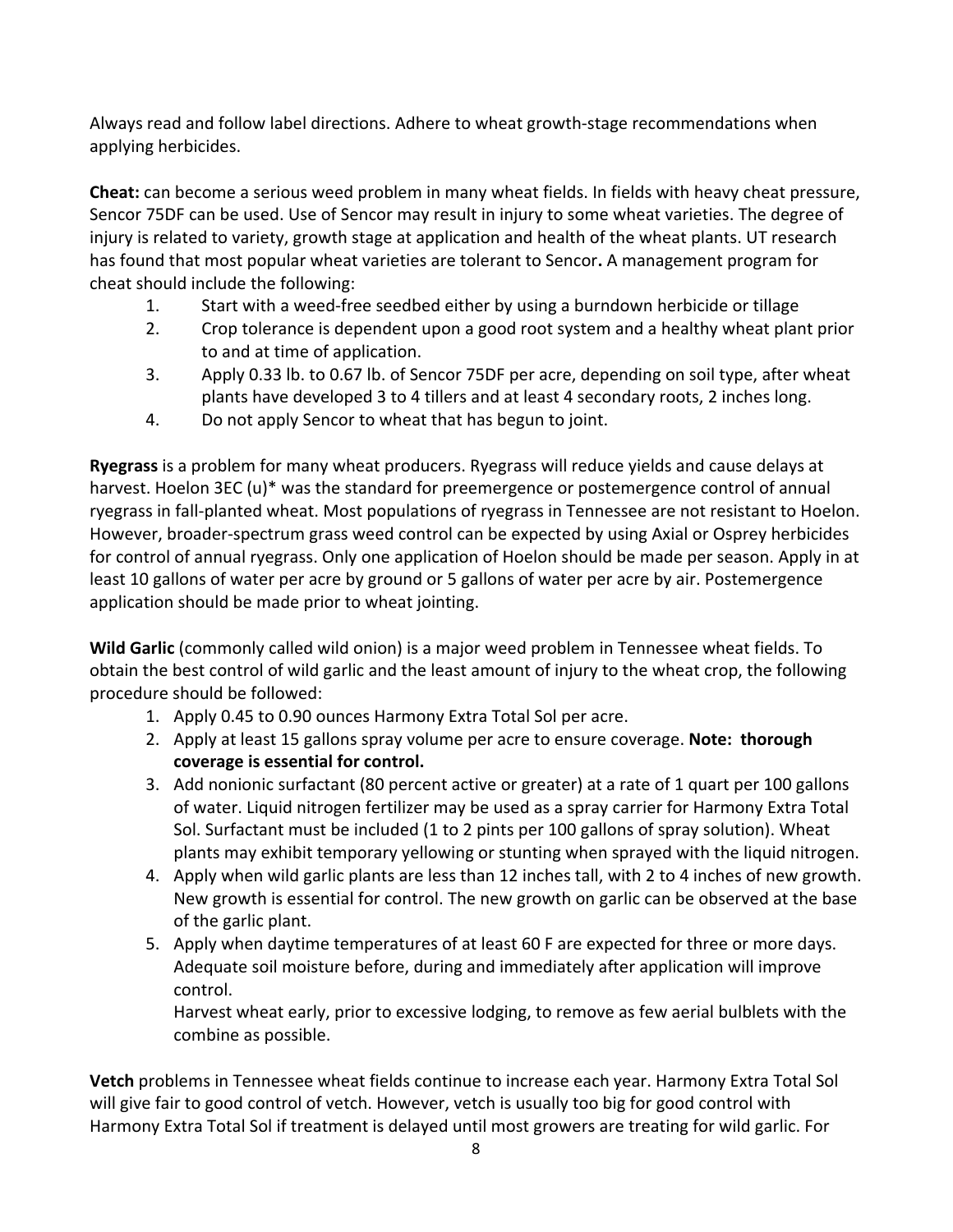improved vetch control, 2,4‐D (0.5 pint per acre of a 4 lb. per gallon formulation) may be tank mixed with Harmony Extra Total Sol. Remember that 2,4‐D has a more restrictive wheat growth stage limitation. Apply 2,4‐D or Harmony Extra Total Sol plus 2,4‐D on well‐tillered wheat, prior to jointing.

**Wild Mustard, Turnips, Mayweed and Cornflower:** Harmony Extra Total Sol or 2,4‐D will give good to excellent control of wild mustard and turnips. Mayweed must be controlled with Harmony Extra Total Sol. Harmony Extra Total Sol is weak on cornflower (also called bachelor's button). To get good control of this weed, apply 2,4‐D or Clarity with Harmony Extra Total Sol.

#### **INSECT CONTROL**

Many farmers in Tennessee use wheat as a double‐crop with soybeans. As with any crop, wheat has several insect pests that may reduce yields if not effectively controlled in the field. Yields can be improved if more producers take time to inspect their fields during the growing season for insect pests. This publication is designed to acquaint the producer with the major insect pests of wheat, the damage they cause and measures used to control the pests.

**Aphids:** Several aphids feed on the leaves and grain heads of wheat. These pests are significant in that they are capable of transmitting diseases to the plant such as barley yellow dwarf virus in addition to the damage inflicted by their feeding habits.

**Oat‐Bird Cherry Aphid** is dark green and is responsible for transmission of the barley yellow dwarf virus. This is usually the most common aphid observed in wheat. **Corn Leaf Aphid** is bluish‐green and all of the legs, cornicles and antennae are black. The cornicles differ from the English grain aphid by being short and broad. **Greenbug** is a pale green, sometimes having a dark green stripe down the back of the wingless forms. The tips of the legs and cornicles are black, and the antennae are mostly black. **Rice Root Aphid** occurs on the roots of wheat and has been known to transmit barley yellow dwarf virus.

**Armyworms:** Armyworms can be serious pests of wheat when populations reach large numbers. Armyworms get their name from their migrating habit, as they sometimes start at one portion of the field and devour everything in their path.

**True Armyworm:** Damaging infestations of true armyworm normally occur in the spring. Mature larvae are smooth, almost without any hairs, greenish‐brown to reddish‐brown, with a dark stripe along each side. A broad dorsal stripe runs down the length of the back. This species differs from the fall armyworm by having a dark lateral band on the outer portion of each proleg. Besides feeding on foliage, larvae will sometimes cut the heads of maturing wheat plants.

**Fall Armyworm:** As the name implies, the fall armyworm is normally a pest of early planting, seedling wheat in the fall. These insects can completely defoliate a wheat field when populations are very large. This insect differs from the true armyworm by having a prominent inverted Y on the front of the head and no dark bands on the outer portion of the prolegs.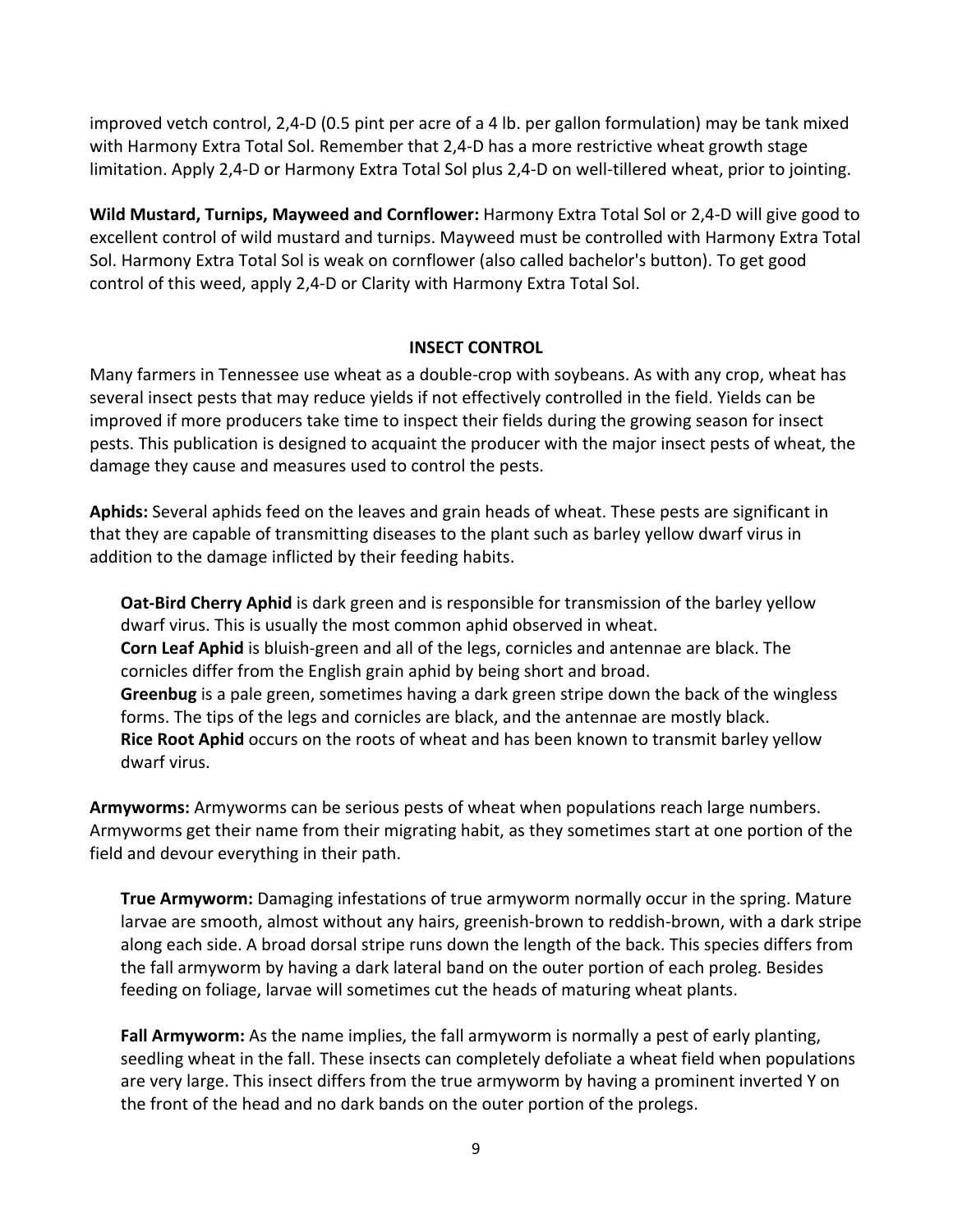**Hessian Fly:** These small insects have been responsible for tremendous wheat losses in the past. Hessian fly larvae feed on stems at the base of plants, hidden behind the leaf sheaths. Larvae are reddish at first emergence and turn white or greenish white; they are shiny and without legs. Larvae are legless, resembling small grains of rice, and are approximately ¼ inch long when full grown. The pupae, or flax seed stage, are brown but otherwise similar to the larvae. Tennessee typically does not have significant problems with this pest. However, early-planted wheat is susceptible to infestation. Planting after October 15 (i.e., the "fly‐free date") will greatly reduce the likelihood of serious Hessian fly infestations. Also, avoid planting wheat as a cover crop prior to the fly-free date. Volunteer wheat is a good fall host for this pest, and any volunteer wheat should be destroyed before September. Plowing under wheat stubble after harvest may help reduce subsequent infestations in the fall. Although some varieties are available with resistance to Hessian flies, there are no varieties with adequate resistance to the fly biotype most common in Tennessee (Biotype L).

**Cereal Leaf Beetle:** The cereal leaf beetle is a pest of wheat, oats, barley and other cereal crops. It has been found in most all counties in Tennessee. The larvae are pale yellow and soft‐bodied. The larvae glue pieces of fecal material to their backs as camouflage. Adults are shiny, black beetles with red legs and thorax and are approximately 3/16 inch long. Feeding by adults and larvae skeletonizes the leaf tissue between the veins. Check 10 plants per sample site for larvae and adults, which are present from April through June.

#### **SUGGESTED ECONOMIC THRESHOLDS**

**Corn Leaf, Oat‐Bird Cherry and Rice Root Aphid:** No thresholds have been established in Tennessee. Treatment should be considered when heavy populations are causing leaves to dry up and die in several portions of the field. An insecticidal seed treatment such as Gaucho or Cruiser can be used to reduce transmission of barley yellow dwarf virus. Data suggest that early‐planted wheat is most likely to benefit from use of a seed treatment. Foliar insecticide applications in the fall can also reduce transmission of barley yellow dwarf virus, but they must be applied before aphid populations are already established in the field.

**Greenbug:** This aphid injects a toxin while feeding. Treatment should be made when aphids are killing three or more leaves per plant. For wheat less than 6 inches tall, treatment should also be considered if greenbugs number 50 or more per linear foot. Treatment should also be made if greenbugs number 200 or more per foot in wheat 6‐10 inches tall.

**Armyworms:** Treatment for fall armyworm should be considered when four or more larvae are present per square foot (16 per 4 square feet). For true armyworm, use a threshold of 6‐8 larvae per square foot if wheat is still in the milk stage. Once past the milk stage, wheat can tolerate higher populations, and treatment is not usually recommended unless larvae are cutting wheat heads.

**Hessian Fly:** Foliar applied insecticides are difficult to time and only marginally effective. Plant after the fly‐free date and use resistant varieties if they are available. Resistant varieties may help suppress Hessian fly populations, although no varieties provide adequate resistance to Biotype L.

**Cereal Leaf Beetle** – Treatment is necessary if one larva and/or adult is present per stem.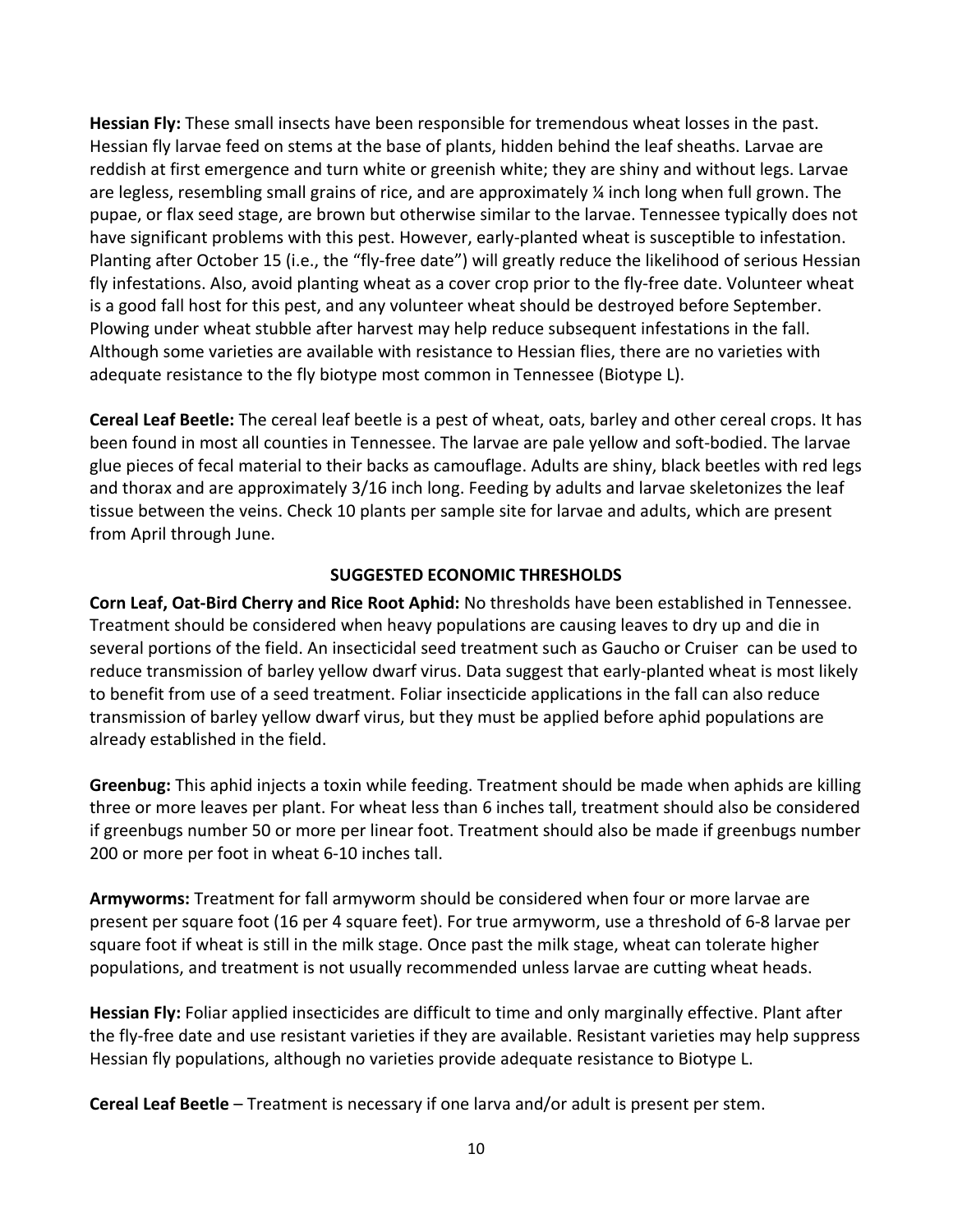| <b>Insect</b>             | <b>Insecticide (Trade Names)</b>     | Rate/Acre                      |
|---------------------------|--------------------------------------|--------------------------------|
| Aphids                    | Seed Treatments                      |                                |
|                           | imidacloprid (Gaucho 600)            | 0.8 - 2.4 oz per 100 lb seed   |
|                           | thiamethoxam (Cruiser 5)             | 0.75 - 1.33 oz per 100 lb seed |
|                           | <b>Foliar Treatments</b>             |                                |
|                           | dimethoate 4*                        | $8 - 12$ oz                    |
|                           | methomyl (Lannate LV 2.4)*           | $\frac{3}{4}$ - 1½ pt          |
|                           | methyl parathion 4*                  | $1/2 - 1/2$ pt                 |
|                           | $\beta$ -cyfluthrin (Baythroid XL 1) | $1.8 - 2.4$ oz                 |
|                           | γ-cyhalothrin (Prolex 1.25)          | 1.54 oz                        |
|                           | λ-cyhalothrin (Karate 2.08)          | $1.28 - 1.92$ oz               |
|                           | Z-cypermethrin (Mustang Max 0.8)     | $3.2 - 4.0$ oz                 |
| Armyworms (True & Fall)   | carbaryl (Sevin XLR Plus 4)          | $1 - 1\%$ qt                   |
|                           | methyl parathion 4*                  | $1\frac{1}{2}$ pt              |
|                           | methomyl (Lannate LV 2.4)*           | $\frac{3}{4}$ - 1½ pt          |
|                           | spinosad (Tracer 4)                  | $1.5 - 3 oz$                   |
|                           | $\beta$ -cyfluthrin (Baythroid XL 1) | $1.8 - 2.4$ oz                 |
|                           | γ-cyhalothrin (Prolex 1.25)          | $1.02 - 1.54$ oz               |
|                           | λ-cyhalothrin (Karate 2.08)          | $1.28 - 1.92$ oz               |
|                           | Z-cypermethrin (Mustang Max 0.8)     | $3.2 - 4.0$ oz                 |
| <b>Cereal Leaf Beetle</b> | carbaryl (Sevin XLR Plus 4)          | 1 <sub>qt</sub>                |
|                           | methomyl (Lannate LV, 2.4)*          | $\frac{3}{4}$ - 1½ pt          |
|                           | spinosad (Tracer 4)                  | $1 - 30z$                      |
|                           | $\beta$ -cyfluthrin (Baythroid XL 1) | $1.0 - 1.8$ oz                 |
|                           | γ-cyhalothrin (Prolex 1.25)          | $1.02 - 1.54$ oz               |
|                           | λ-cyhalothrin (Karate 2.08)          | $1.28 - 1.92$ oz               |
|                           | Z-cypermethrin (Mustang Max 0.8)     | $1.76 - 4.0$ oz                |

**Table 4. Recommended Chemical Controls for Wheat Insects.**

\* Use extra caution when handling these insecticides.

#### **WHEAT DISEASES**

Disease pressure can develop any time environmental conditions are favorable for disease development. Diseases that occur frequently in Tennessee are barley yellow dwarf, leaf rust, powdery mildew, Septoria glume and leaf blotch.

Glume blotch is most consistent in its ability to reduce yields year after year. Leaf rust and powdery mildew only cause damage in certain years when environmental conditions are favorable for these diseases.

**Barley Yellow Dwarf:** In the past, this virus disease has received little attention in wheat, but it is becoming a limiting factor to production in some areas. The light green to yellowish and sometimes reddish foliage and stunting induced by the virus are similar to the symptoms attributed to non‐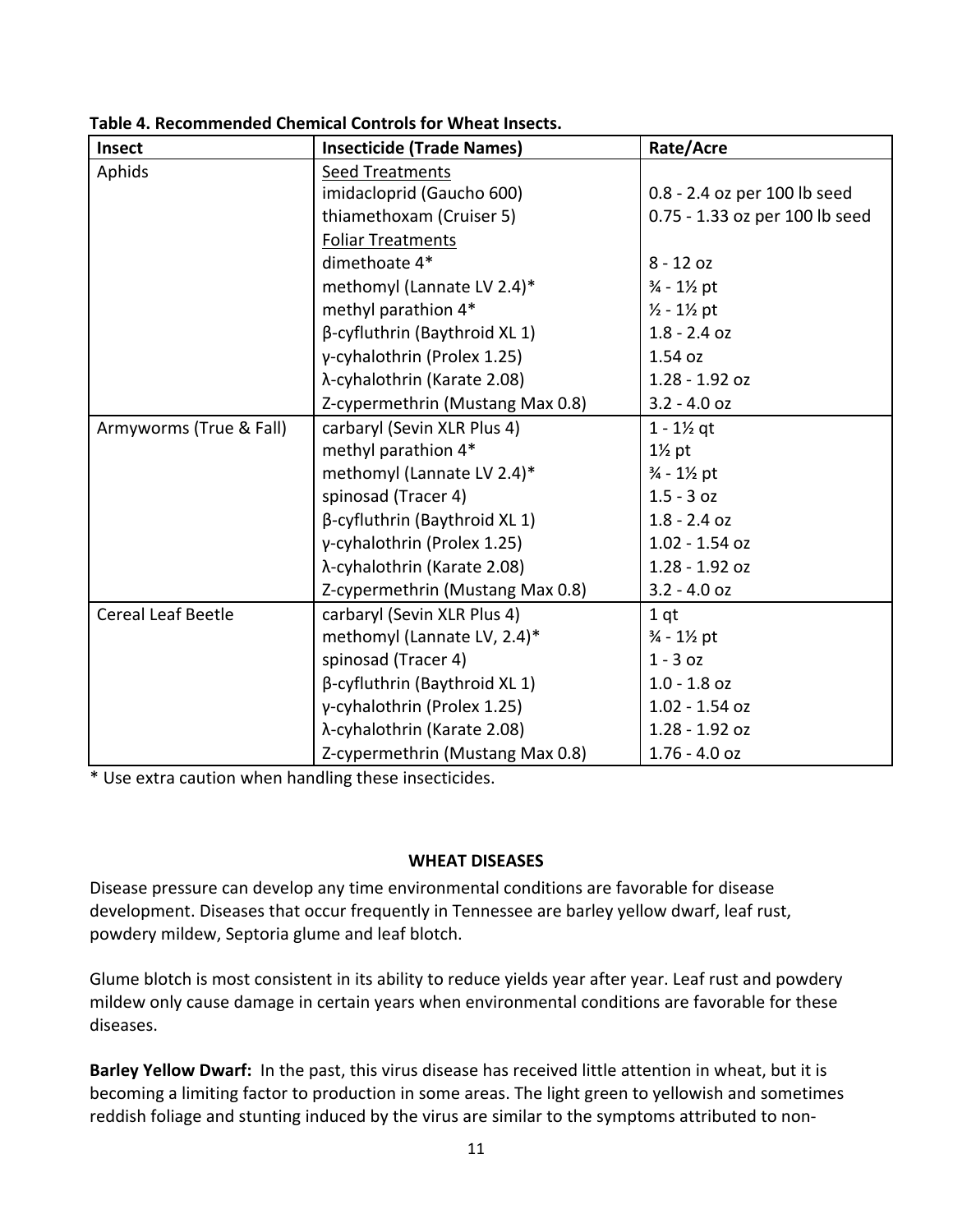parasitic factors such as nutrient deficiencies and poorly‐drained soil. The virus is transmitted from plant to plant by several species of aphids which feed on wheat. Some degree of control of barley yellow dwarf can be obtained by planting late in the fall, but early enough to provide an adequate root system that will withstand low winter temperatures. Aphid vector control with seed‐applied insecticides has been found to be effective in controlling this virus disease.

**Leaf Rust:** *Puccinia recondita f. sp. tritici* − Rust appears as small, round or oblong raised orange‐red pustules, mainly on the upper surface of the leaves. Leaf rust, when severe, reduces both grain yield and test weight. It is transmitted by wind‐borne fungus spores. Foliar fungicides are effective in controlling leaf rust.

#### **Powdery Mildew:** *Erysiphe graminis f. sp. tritici*

Diseased plants are usually found in the spring in moist areas of fields where the growth is rank. Powdery mildew is very noticeable on the leaves as a white‐powdery mass that often covers the entire blade. Later, the affected leaves turn yellow and die prematurely. Heavy attacks of powdery mildew cause plants to lodge and kernels to shrivel. Foliar fungicides are effective in controlling powdery mildew.

**Glume Blotch:** *Stagonospora* (*Septoria) nodorum* − Glume blotch may first be noticeable on the lower leaves as small oblong lesions that are light brown with dark borders. After heading, the fungus moves to the head. First indication of infestation is the brown discoloration of the glume (chaff). As the grain matures, the glume takes on a black peppery appearance which is due to spores (pycnidia) of the fungus.

Infection of the leaves can be serious and severe attacks on the head can significantly reduce yield and grain quality. Glume blotch is primarily a warm‐weather disease. Both glume and leaf blotch fungus spores live through the summer in crop residue. General control measures include plowing under crop residue immediately after harvest (unless using no‐till practices), allowing at least one year between wheat crop and use of foliar fungicides.

**Leaf Blotch:** *Septoria tritici* − Leaf blotch is more noticeable early in the spring, when it appears as irregular reddish‐brown spots scattered over the leaf blade. The spots, often with ashen white centers, contain many black specks. Lesions tend to be restricted laterally and assume parallel sides. The damage caused to portions of the leaf can reduce yields. Leaf blotch also damages the seedling and tillers.

**Tan Spot***: Pyrenophora tritici‐repentis* – Tan spots develop on both upper and lower leaf surfaces. The spots start out as brown or tan (*delete* colored) flecks, expanding into lens‐shaped blotches from 1/8‐ 3/4 inch long, often with yellow borders. Later these lesions may coalesce and become dark brown at their center containing conidia (spores) of the fungus. Dark pseudothecia of the fungus appear as dark, raised specks on mature wheat straw. Foliar fungicides are effective in controlling tan spot.

**Loose Smut:** *Ustilago tritici* − Loose smut is easily recognized as soon as the affected heads emerge from the boot. Smut‐infected heads appear earlier than normal ones and a loose, dark‐colored spore mass replaces the seed in the head. Spores are washed and blown away by rain and wind, and by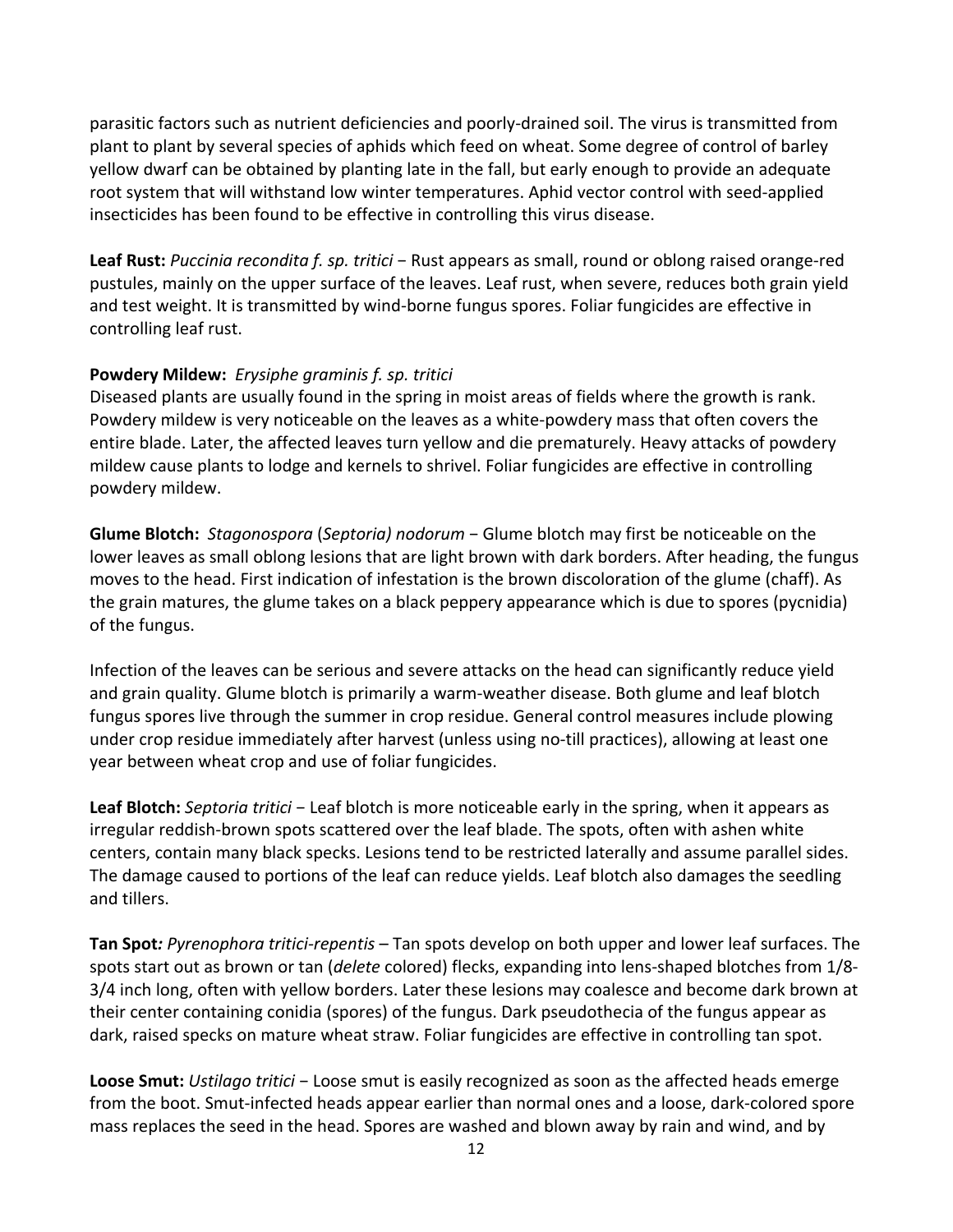harvest, nothing remains of the head except a bare spike. Loose smut may reduce the yield but does not affect grain quality.

The disease is seed-borne within the wheat kernel and may be controlled by treating the seed before planting with various fungicides.

**Head Blight or Scab:** *Fusarium* spp. − Head blight, also called pink mold, white heads or tombstone scab, is manifested by the premature death or blighting of spikelets of the head. The disease appears on all small grain crops and is especially important in humid regions. Prolonged rainy spells during the blooming stage of the wheat will enhance conditions for infection. Significant yield losses result from floret sterility and poor seed filling.

Grain from head‐blighted fields is less palatable to livestock and sometimes contains sufficient mycotoxins to induce muscle spasms and vomiting in humans and certain non‐ruminant animals. The toxins apparently remain stable for years in stored grain. Bread made from scabby wheat has been described as intoxicating. Control with crop rotation and fungicides are only slightly effective.

**Take‐All:** *Gaeumannomyces graminis var tritici.* − The term "Take‐All" originated in Australia more than 100 years ago and referred to a severe seedling blight disease. Today, Take‐All is best recognized as a root and shoot disease of winter wheat that interrupts plant development and seriously suppresses yield.

Take‐All is most obvious near heading on plants grown in moist soil. Diseased crops appear uneven in height and irregular in maturity. Severely diseased plants easily break free at the crown when pulled from the soil.

Infested plants are stunted, mildly chlorotic, have few tillers and ripen prematurely. The heads are bleached (white heads) and sterile. Roots are blackened and brittle from fungal invasion. A black‐ brown dry rot extends to the crown and basal stem. Control by crop rotation and other cultural practices is not very effective. Foliar fungicides are not effective in controlling this disease.

\*A complete description of all wheat disease can be found in *"Compendium of Wheat Diseases (2nd edition), sold by The American Phytopathological Society.*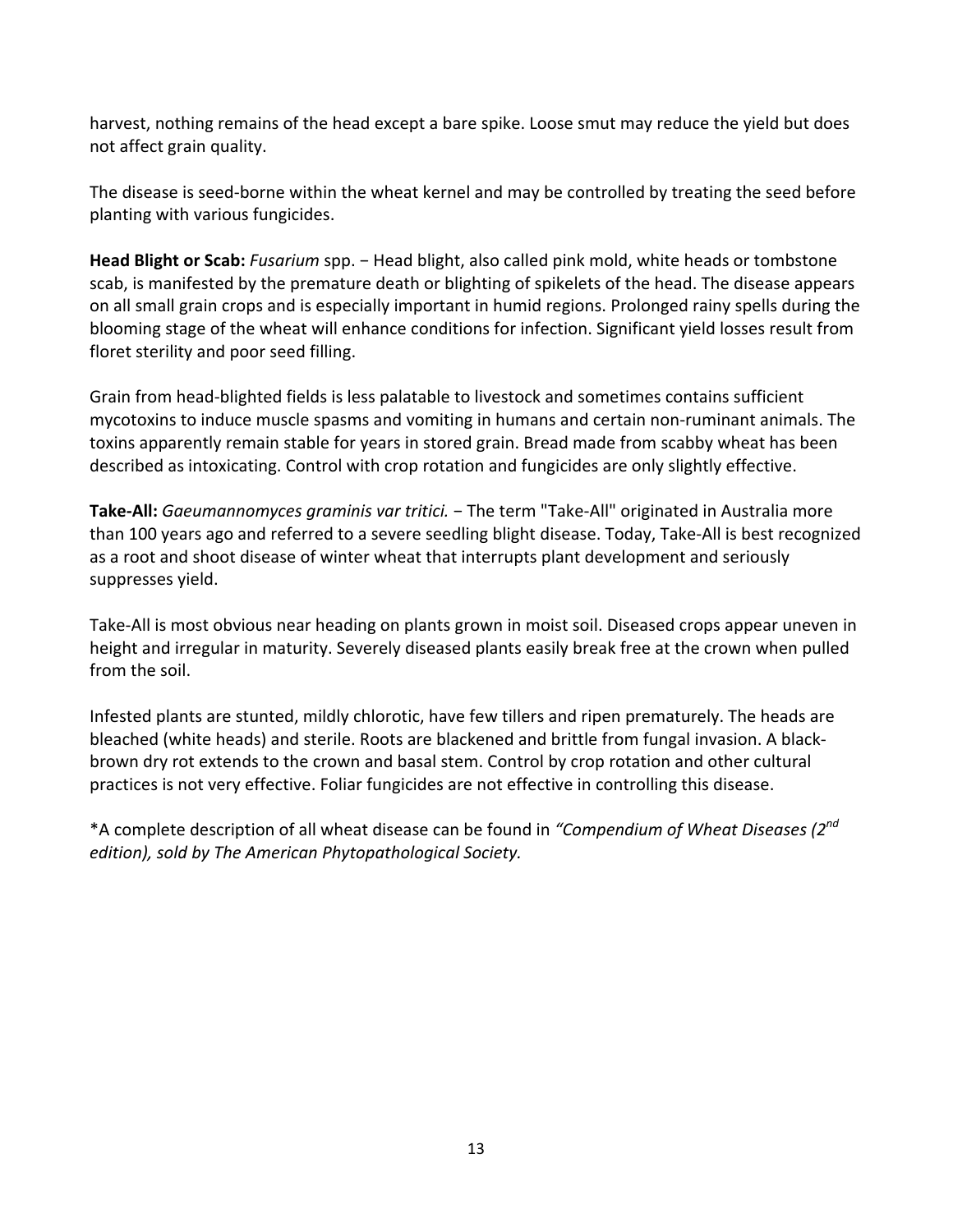#### **WHEAT FOLIAR FUNGICIDE POINT SYSTEM**

This point system should be used only as a guide to determine the need for application of foliar fungicides. It does not guarantee an economical return. If a "zero" is indicated in category # 1 or 3, then the field **should not** be sprayed.

|      | I. Yield Potential (5-7 days before first spray)  |         | <b>Points</b>       |  |  |
|------|---------------------------------------------------|---------|---------------------|--|--|
|      | 1.40 b./A or above                                | $= 150$ |                     |  |  |
|      | 2.30-39 b/A.                                      | $= 50$  |                     |  |  |
|      | 3. Below 30 b/A.                                  | $= 0$   |                     |  |  |
|      | II. Cropping History                              |         |                     |  |  |
|      | 1. Wheat in field last year                       | $= 100$ |                     |  |  |
|      | 2. Wheat in field two years ago                   | $= 50$  |                     |  |  |
|      | 3. First time in wheat three years or longer      | $= 25$  | II. San Antonio     |  |  |
| III. | <b>Fertility (total Nitrogen)</b>                 |         |                     |  |  |
|      | 1. Applied 90-120 lbs. of Nitrogen/A.             | $= 100$ |                     |  |  |
|      | 2. Applied only 60-90 lbs. of Nitrogen/A.         | $= 50$  |                     |  |  |
|      | 3. Applied no nitrogen                            | $= 0$   |                     |  |  |
| IV.  | Seeding rate (assuming 80% plus germination)      |         |                     |  |  |
|      | 1. Planted 2 or more b./A.                        | $= 75$  |                     |  |  |
|      | 2. Planted 1.5-2.0 b./A.                          | $= 50$  |                     |  |  |
|      | 3. Planted less than 1.5 b./A.                    | $= 25$  | IV.                 |  |  |
| V.   | <b>Disease</b> at application time (stage F10.3). |         |                     |  |  |
|      | 1. Severe (disease starting on flag leaf)         | $= 100$ |                     |  |  |
|      | 2. Moderate (bottom & middle leaves diseased)     | $= 75$  |                     |  |  |
|      | 3. Light (disease found on lower leaves)          | $= 50$  |                     |  |  |
|      | 4. No foliar disease present                      | $= 25$  | V.                  |  |  |
| VI.  | Seasonal rainfall prior to first application      |         |                     |  |  |
|      | 1. Above normal                                   | $= 100$ |                     |  |  |
|      | 2. Normal                                         | $= 75$  |                     |  |  |
|      | 3. Below normal                                   | $= 25$  | VI.                 |  |  |
| VII. | <b>Traditional Disease Pressure</b>               |         |                     |  |  |
|      | 1. Heavy                                          | $= 125$ |                     |  |  |
|      | 2. Moderate                                       | $= 75$  |                     |  |  |
|      | 3. Light                                          | $= 25$  | VII.                |  |  |
|      |                                                   |         | <b>Total Points</b> |  |  |

After inspection of each field (boot stage), producers should total the number of points to determine the probability of a yield increase

| <b>Total Field Points</b> | <b>Chances of Yield Increase</b> |
|---------------------------|----------------------------------|
| 750-1000                  | Excellent                        |
| 500-749                   | Fair                             |
| Below 500                 | Poor                             |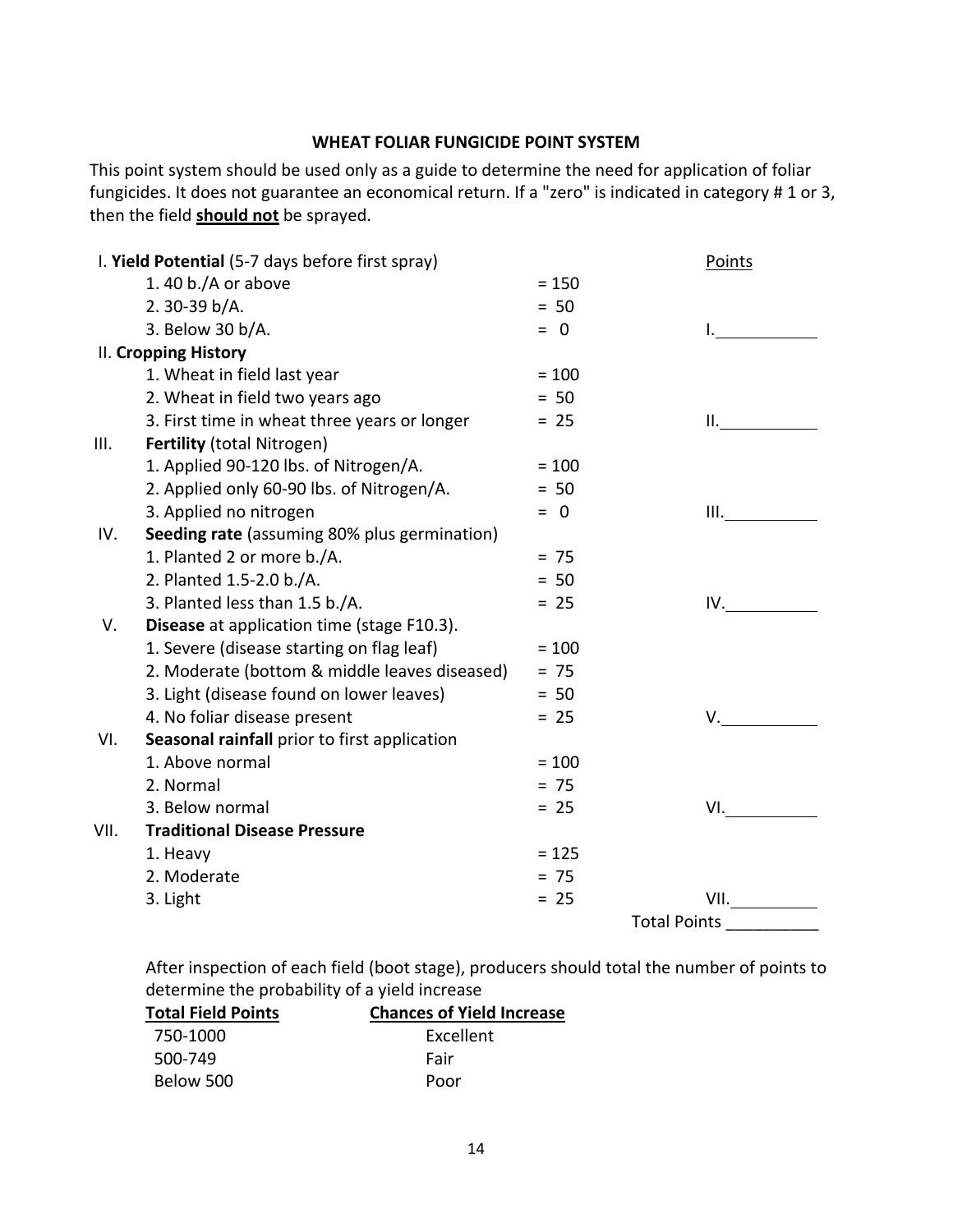**Stage of Growth to Apply Foliar Fungicides:** Close attention must be paid to the stage of growth to obtain maximum benefit from foliar fungicides. If the application is made too late, then infection could have already occurred. If application is made too early, the flag leaf and head will not be protected. Unless powdery mildew or a rust disease is threatening the flag leaf, the best time to apply a foliar fungicide is a **Feeke's scale 10.3** (when one‐half of the head has emerged).

Each application must be made in at least 5 gallons of water per acre by airplane or at least 20 gallons of water per acre with ground rigs. Always use a spreader‐binder that is labeled for fungicides with either application method.

| <b>Chemical Name</b>               | <b>Trade Name</b>             | <b>Formulation</b> | Rate/A per<br><b>Application</b>              | <b>Diseases Best</b><br><b>Controlled</b>                                                    |
|------------------------------------|-------------------------------|--------------------|-----------------------------------------------|----------------------------------------------------------------------------------------------|
| Pyraclostrobin                     | Headline<br>(BASF)            | 23.6 % EC          | 6 to 9 fl oz                                  | Glume blotch and<br>Septoria leaf spot,<br>rust diseases, Tan<br>spot (change, to.)          |
| Propiconazole                      | PropiMax<br>(Dow)             | 41.8 % EC          | 4 fl oz                                       | Rust diseases,<br>powdery mildew,<br>leaf blight and glume<br>blotch and tan spot<br>(add.)  |
| Azoxystrobin                       | Quadris<br>(Syngenta)         | 22.9 % F           | 4-12 fl oz<br>(general use:<br>$6-9$ fl $oz)$ | Glume blotch and<br>leaf blight, rust<br>diseases, tan spot<br>(add.)                        |
| Propiconazole                      | <b>Tilt 3.6</b><br>(Syngenta) | 41.8% EC           | 4 ozs.                                        | Rust, Glume Blotch,<br>rust diseases,<br>powdery mildew,<br>glume blotch and<br>leaf blight. |
| Azoxystrobin +<br>Propiconazole    | Quilt<br>(Syngenta)           | $7% +$<br>11.7 % F | 10.5 to 14 fl<br><b>OZ</b>                    | Rust diseases,<br>powdery mildew,<br>glume blotch and<br>leaf blight, tan spot.              |
| Propiconazole +<br>Trifloxystrobin | Stratego<br>(Bayer)           | $11.4% +$<br>11.4% | 10.0 fl oz                                    | Glume blotch and<br>leaf blight, powdery<br>mildew, rust<br>diseases, tan spot.              |

#### **Table 5. Foliar Fungicides for Use in Wheat.**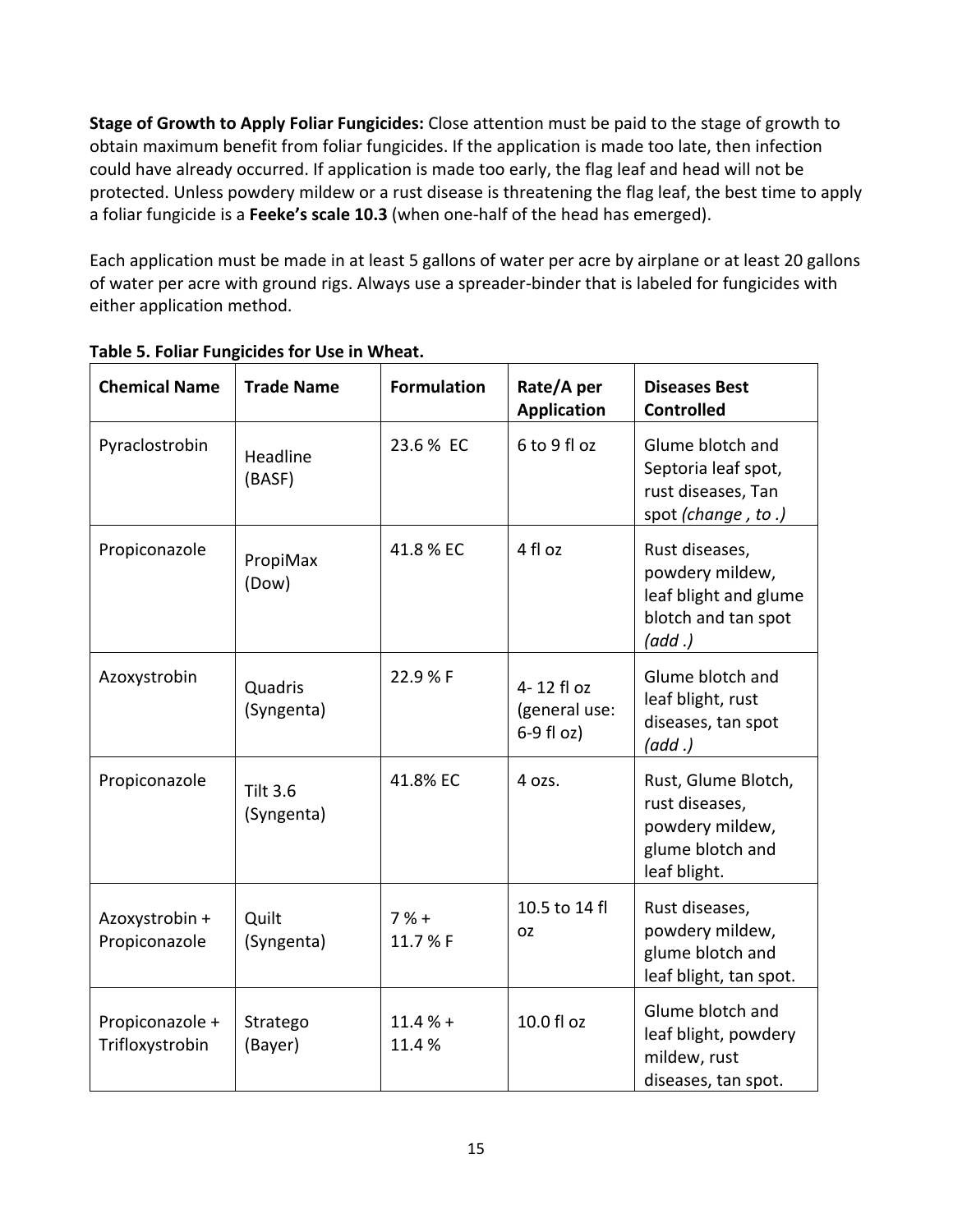#### **HARVESTING AND STORING**

Wheat is ripe and dry enough for satisfactory combine harvest when the moisture content of the grain reaches 14 percent or less. Wheat must be 13.5 percent moisture or less to be marketed without a price discount. The discount on wheat at 14 percent is approximately 1 percent of the market value. The moisture discount is progressively greater for each .5 percent increase above 13.5 percent.

For safe storage, the moisture content of wheat for grain should not be more than 13 percent. The wheat should also be free of green foreign material. The moisture content of seed wheat in storage should be 12 percent or less to maintain high viability and vigor. Ripe grain should be combined as soon as possible, because alternate wetting and drying of the grain results in reduced test weights.